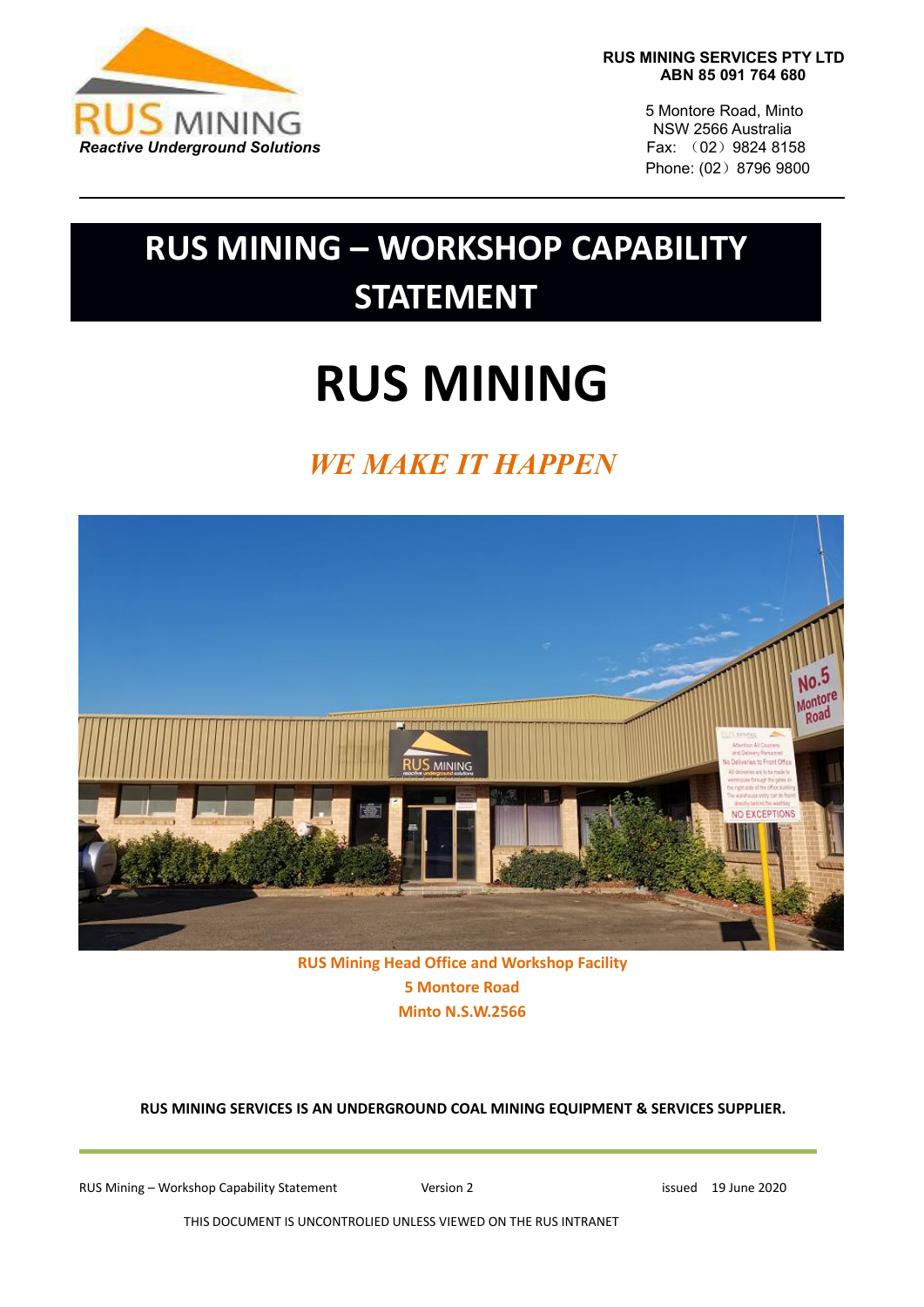

#### **RUS MINING SERVICES PTY LTD ABN 85 091 764 680**

5 Montore Road, Minto NSW 2566 Australia Phone: (02) 8796 9800

#### **THE COMPANY CONSISTS OF TWO DIVISIONS**

#### **WORKSHOP OPERATIONS**

- Secondary Support Equipment
	- o Rustrak Bolters
	- o Cable Tensioners
	- o Hand Held Bolters & Borers
	- o Grouting Systems
- Diesel Man Transporters
	- o SMV Hire
	- o General SMV Maintenance
	- o RUSROVER
- General Mining Equipment Repairs
- Field Service/Training
- Scheduled Equipment Servicing
- Trades Personnel

#### **MINING OPERATIONS**

- Secondary Support
- Production
- Development
- Longwall Moves
- Belt Installation and Moves
- Statutory Personnel
- **•** Trades Personnel
- Labor Hire



#### **A LITTLE ABOUT RUS MINING & OUR PARENT COMPANY.**

RUS Mining Australia's parent company is Jikai Equipment Manufacturing Co., Ltd, in the city of Shijiazhuang, Hebei Province China.

RUS Mining – Workshop Capability Statement Version 2 version 2 issued 19 June 2020

THIS DOCUMENT IS UNCONTROLIED UNLESS VIEWED ON THE RUS INTRANET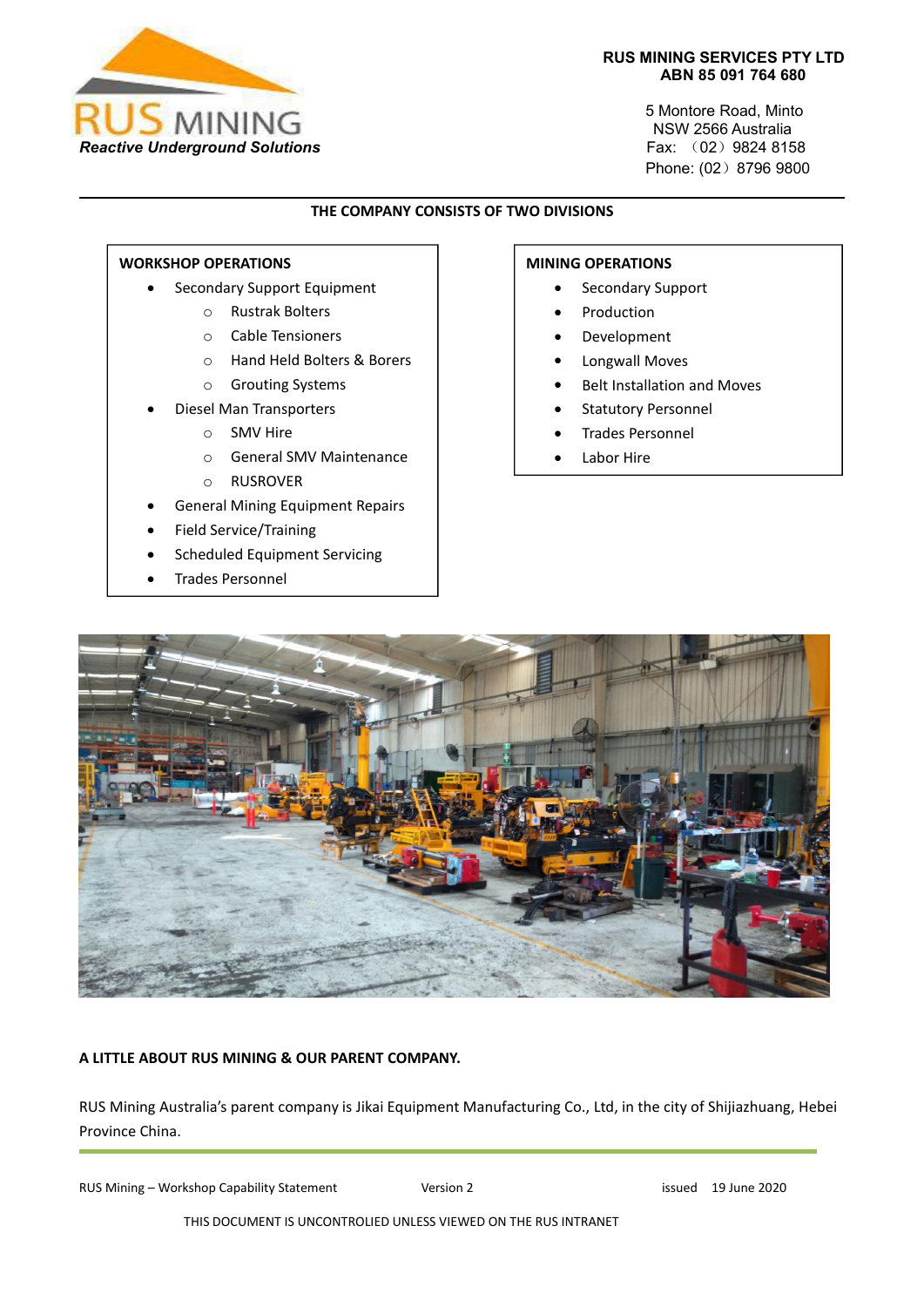

5 Montore Road, Minto NSW 2566 Australia Phone: (02) 8796 9800

Jikai is an industry leader in the development, manufacture, distribution and service of underground mining machinery.

Jikai provides specialized solutions in the underground mining industry for tunneling, tunnel support, longwall systems, road headers, and diesel equipment and transportation vehicles.

The main products consist of tunnel and mine support equipment, tools, safety equipment and accessories.



In Australia the current market focus for the workshop is Secondary Support equipment and consumable, and we are continually expanding our range to suit our customer needs ata more competitive rate that our competitors. We pride ourselves on our flexibility to find solutions for our customers at a completive price without compromising the quality of products.

Other projects being developed specifically for the Australian market at the current time is a man transporter, designed to endure the harsh Australian mining conditions at a level of quality and reliability that is expected within the industry.

More details of this product will be released over the next 12 months as the project progress through various stages of the project and "mile stones" are met.



RUS Mining – Workshop Capability Statement Version 2 version 2 issued 19 June 2020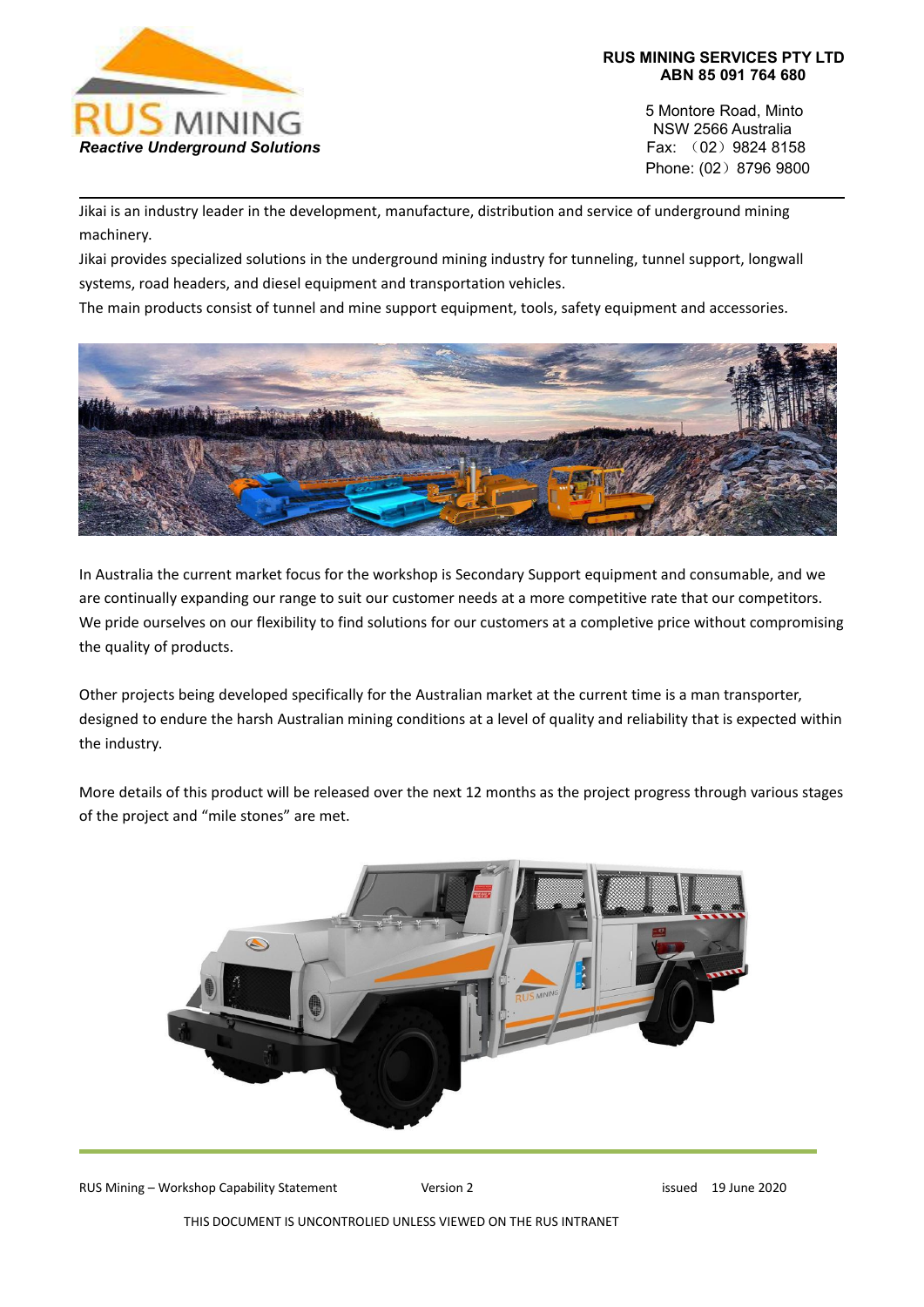

5 Montore Road, Minto NSW 2566 Australia Phone: (02) 8796 9800

#### **RUS MINING MINTO WORKSHOP**

#### **Capabilities**

- A large workshop, equipped, with "state of the art" testing equipment for servicing and maintaining the RUSTRAK Dragonfly Track Bolter and associated secondary support equipment.
- Located in close proximity to major suppliers and associated service enabling quick response and turnaround times.
- OEM trained service personnel, with a broad spectrum of prior experiences within the industry makes for a dynamic and flexible service team
- Supported via OEM Engineering team, providing in-house know-how, backed up with 24 hour assistance to our overseas facility, providing engineering solutions and capacity
- Extensive warehouse stocking a wide range of parts for RUS OEM & competitor's equipment, plus general secondary support consumable.



#### **MINTO DISTANCE NSW COAL FIELDS**

- ½ Hour to the Southern Coal Fields
- 2 Hours to the Western Coal Fields
- 2 Hours to the Newcastle Coal Fields
- 3 Hours to the Hunter Coal Fields
- 5 Hours to the Gunnedah Coal Fields

#### **ALSO SERVICING**

- Queensland Coal Fields
- Tasmania Coal Fields
- New Zealand Coal Fields

#### RUS Mining – Workshop Capability Statement Version 2 version 2 issued 19 June 2020